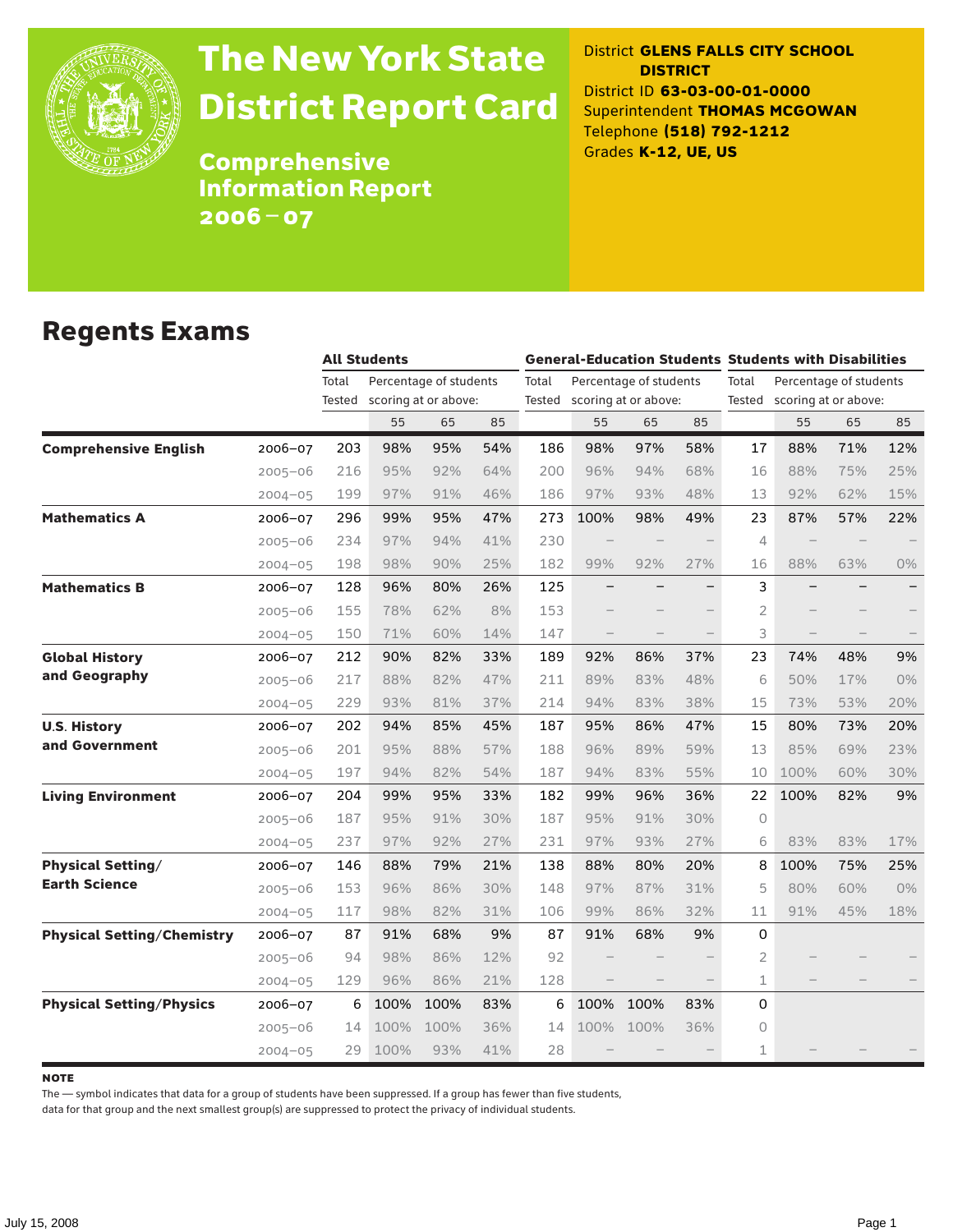### Regents Exams

|                              |             |                 | <b>All Students</b>                            |     |     |                 | <b>General-Education Students Students with Disabilities</b> |     |     |                 |                                                |    |    |  |
|------------------------------|-------------|-----------------|------------------------------------------------|-----|-----|-----------------|--------------------------------------------------------------|-----|-----|-----------------|------------------------------------------------|----|----|--|
|                              |             | Total<br>Tested | Percentage of students<br>scoring at or above: |     |     | Total<br>Tested | Percentage of students<br>scoring at or above:               |     |     | Total<br>Tested | Percentage of students<br>scoring at or above: |    |    |  |
|                              |             |                 | 55                                             | 65  | 85  |                 | 55                                                           | 65  | 85  |                 | 55                                             | 65 | 85 |  |
| <b>Comprehensive French</b>  | $2006 - 07$ | 47              | 100%                                           | 98% | 85% | 47              | 100%                                                         | 98% | 85% | 0               |                                                |    |    |  |
|                              | $2005 - 06$ | 52              | 100%                                           | 98% | 71% | 51              |                                                              |     |     | 1               |                                                |    |    |  |
|                              | $2004 - 05$ | 65              | 100%                                           | 97% | 51% | 65              | 100%                                                         | 97% | 51% | $\circ$         |                                                |    |    |  |
| <b>Comprehensive German</b>  | $2006 - 07$ | $\mathsf O$     |                                                |     |     | 0               |                                                              |     |     | 0               |                                                |    |    |  |
|                              | $2005 - 06$ | $\circ$         |                                                |     |     | 0               |                                                              |     |     | $\Omega$        |                                                |    |    |  |
|                              | $2004 - 05$ | 0               |                                                |     |     | 0               |                                                              |     |     | 0               |                                                |    |    |  |
| <b>Comprehensive Hebrew</b>  | $2006 - 07$ | 0               |                                                |     |     | 0               |                                                              |     |     | 0               |                                                |    |    |  |
|                              | $2005 - 06$ | $\circ$         |                                                |     |     | 0               |                                                              |     |     | 0               |                                                |    |    |  |
|                              | $2004 - 05$ | 0               |                                                |     |     | 0               |                                                              |     |     | $\circ$         |                                                |    |    |  |
| <b>Comprehensive Italian</b> | 2006-07     | $\mathbf 0$     |                                                |     |     | 0               |                                                              |     |     | 0               |                                                |    |    |  |
|                              | $2005 - 06$ | $\circ$         |                                                |     |     | 0               |                                                              |     |     | $\Omega$        |                                                |    |    |  |
|                              | $2004 - 05$ | 0               |                                                |     |     | 0               |                                                              |     |     | $\Omega$        |                                                |    |    |  |
| <b>Comprehensive Latin</b>   | 2006-07     | $\mathbf 0$     |                                                |     |     | 0               |                                                              |     |     | $\Omega$        |                                                |    |    |  |
|                              | $2005 - 06$ | 0               |                                                |     |     | 0               |                                                              |     |     | 0               |                                                |    |    |  |
|                              | $2004 - 05$ | 0               |                                                |     |     | 0               |                                                              |     |     | 0               |                                                |    |    |  |
| <b>Comprehensive Spanish</b> | $2006 - 07$ | 83              | 98%                                            | 95% | 48% | 81              |                                                              |     |     | 2               |                                                |    |    |  |
|                              | $2005 - 06$ | 90              | 98%                                            | 96% | 36% | 90              | 98%                                                          | 96% | 36% | 0               |                                                |    |    |  |
|                              | $2004 - 05$ | 98              | 98%                                            | 92% | 51% | 96              |                                                              |     |     | 2               |                                                |    |    |  |

#### **NOTE**

The — symbol indicates that data for a group of students have been suppressed. If a group has fewer than five students,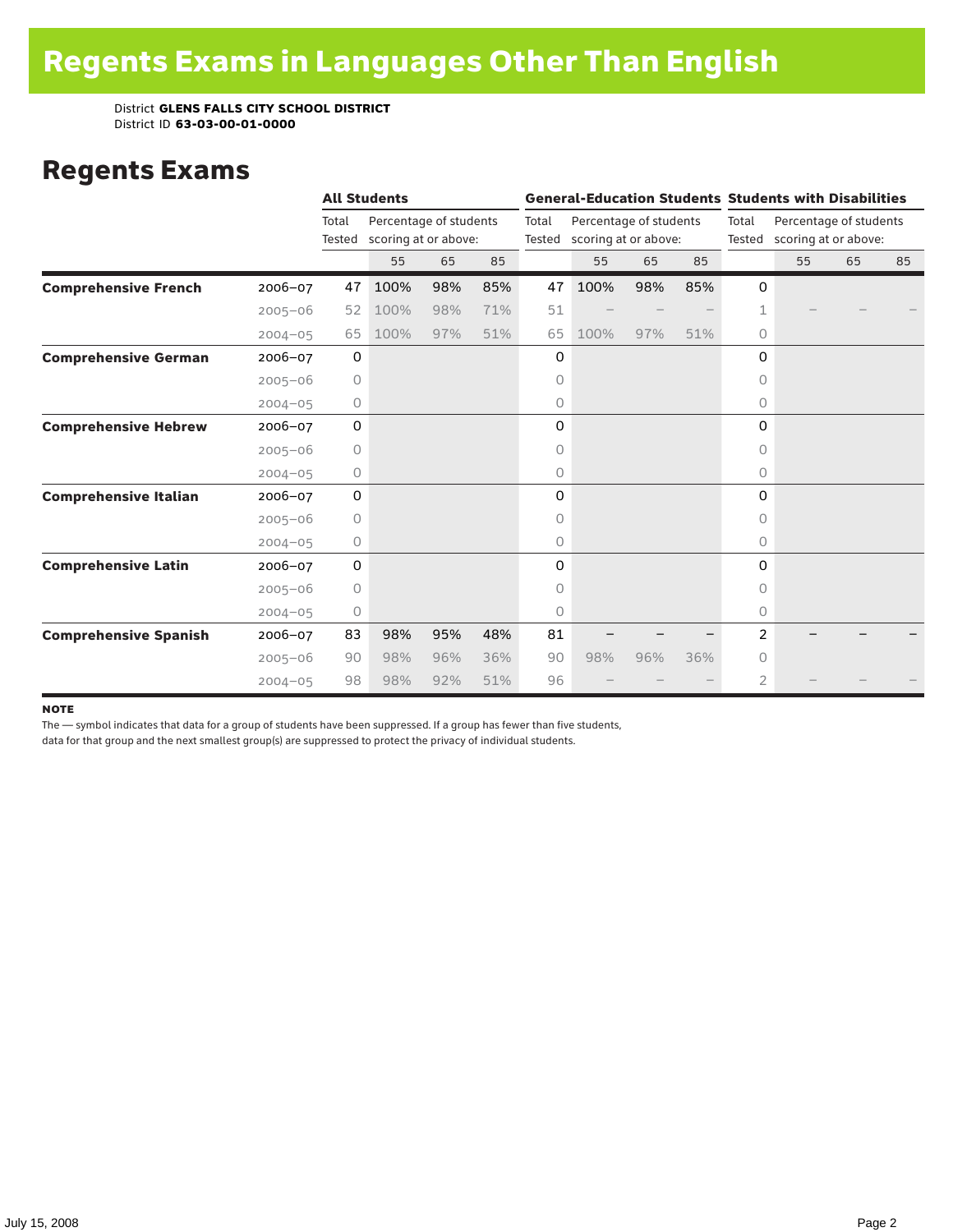# Regents Competency Tests

|                       |             | <b>All Students</b> |                   |                     |                  | <b>General-Education Students Students with Disabilities</b> |                  |  |
|-----------------------|-------------|---------------------|-------------------|---------------------|------------------|--------------------------------------------------------------|------------------|--|
|                       |             | <b>Total Tested</b> | Percent Passing:  | <b>Total Tested</b> | Percent Passing: | <b>Total Tested</b>                                          | Percent Passing: |  |
| <b>Mathematics</b>    | 2006-07     | 12                  | 75%               | 0                   |                  | 12                                                           | 75%              |  |
|                       | $2005 - 06$ | 1                   |                   | $\Omega$            |                  | 1                                                            |                  |  |
|                       | $2004 - 05$ | 2                   | $\qquad \qquad -$ | $\circ$             |                  | 2                                                            |                  |  |
| <b>Science</b>        | 2006-07     | 0                   |                   | 0                   |                  | 0                                                            |                  |  |
|                       | $2005 - 06$ | 2                   |                   | 2                   |                  | 0                                                            |                  |  |
|                       | $2004 - 05$ | 2                   |                   | 0                   |                  | 2                                                            |                  |  |
| <b>Reading</b>        | 2006-07     | 14                  | 36%               | 1                   |                  | 13                                                           |                  |  |
|                       | $2005 - 06$ |                     |                   | 0                   |                  | $\mathbf{1}$                                                 |                  |  |
|                       | $2004 - 05$ | 0                   |                   | $\circ$             |                  | 0                                                            |                  |  |
| <b>Writing</b>        | 2006-07     | 16                  | 44%               | $\mathbf{1}$        |                  | 15                                                           |                  |  |
|                       | $2005 - 06$ | 1                   |                   | $\Omega$            |                  | 1                                                            |                  |  |
|                       | $2004 - 05$ | 1                   |                   | 0                   |                  | 1                                                            |                  |  |
| <b>Global Studies</b> | 2006-07     | 10                  | 60%               | 2                   |                  | 8                                                            |                  |  |
|                       | $2005 - 06$ | 5                   | 40%               | 3                   |                  | 2                                                            |                  |  |
|                       | $2004 - 05$ | 6                   | 67%               | 3                   |                  | 3                                                            |                  |  |
| <b>U.S. History</b>   | 2006-07     | 4                   |                   | 0                   |                  | 4                                                            |                  |  |
| and Government        | $2005 - 06$ | U                   |                   | $\bigcap$           |                  | $\Omega$                                                     |                  |  |
|                       | $2004 - 05$ | 8                   | 100%              | 6                   |                  | 2                                                            |                  |  |

#### **NOTE**

The — symbol indicates that data for a group of students have been suppressed. If a group has fewer than five students,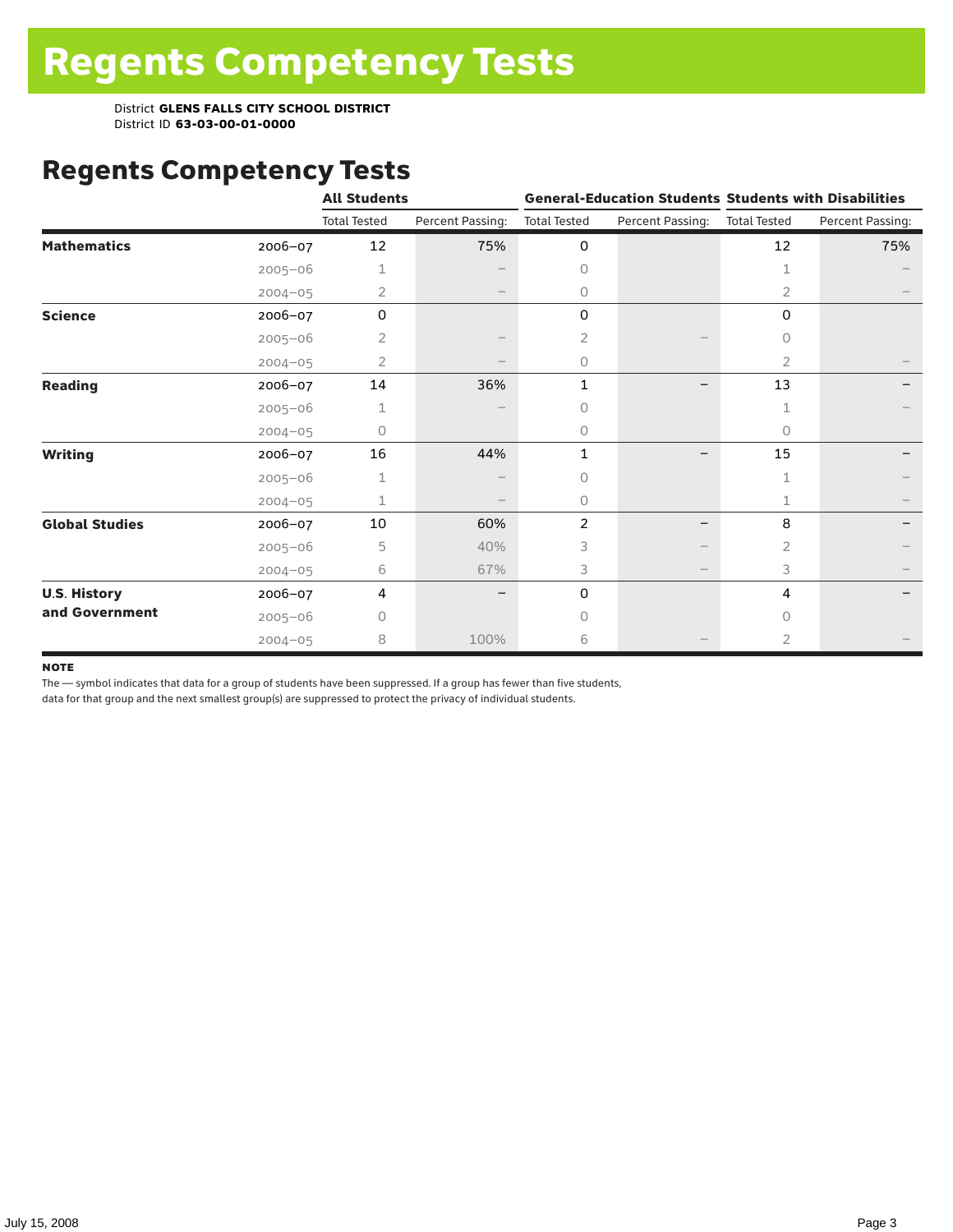# Second Language Proficiency Examinations

|                |             | <b>All Students</b> |                  |                     |                  | <b>General-Education Students Students with Disabilities</b> |                  |  |
|----------------|-------------|---------------------|------------------|---------------------|------------------|--------------------------------------------------------------|------------------|--|
|                |             | <b>Total Tested</b> | Percent Passing: | <b>Total Tested</b> | Percent Passing: | <b>Total Tested</b>                                          | Percent Passing: |  |
| <b>French</b>  | 2006-07     | 50                  | 88%              | 50                  | 88%              | $\mathbf 0$                                                  |                  |  |
|                | $2005 - 06$ | 0                   |                  | 0                   |                  | 0                                                            |                  |  |
|                | $2004 - 05$ | 0                   |                  | 0                   |                  | 0                                                            |                  |  |
| German         | 2006-07     | $\mathbf 0$         |                  | 0                   |                  | $\mathbf 0$                                                  |                  |  |
|                | $2005 - 06$ | 0                   |                  | 0                   |                  | 0                                                            |                  |  |
|                | $2004 - 05$ | 0                   |                  | 0                   |                  | 0                                                            |                  |  |
| <b>Italian</b> | 2006-07     | $\mathbf 0$         |                  | 0                   |                  | 0                                                            |                  |  |
|                | $2005 - 06$ | 0                   |                  | 0                   |                  | 0                                                            |                  |  |
|                | $2004 - 05$ | 0                   |                  | 0                   |                  | 0                                                            |                  |  |
| Latin          | $2006 - 07$ | 0                   |                  | 0                   |                  | 0                                                            |                  |  |
|                | $2005 - 06$ | 0                   |                  | 0                   |                  | 0                                                            |                  |  |
|                | $2004 - 05$ | 0                   |                  | 0                   |                  | 0                                                            |                  |  |
| <b>Spanish</b> | $2006 - 07$ | 116                 | 96%              | 115                 |                  | 1                                                            |                  |  |
|                | $2005 - 06$ | $\Omega$            |                  | 0                   |                  | $\cap$                                                       |                  |  |
|                | $2004 - 05$ | 0                   |                  | 0                   |                  | O                                                            |                  |  |

#### **NOTE**

The — symbol indicates that data for a group of students have been suppressed. If a group has fewer than five students,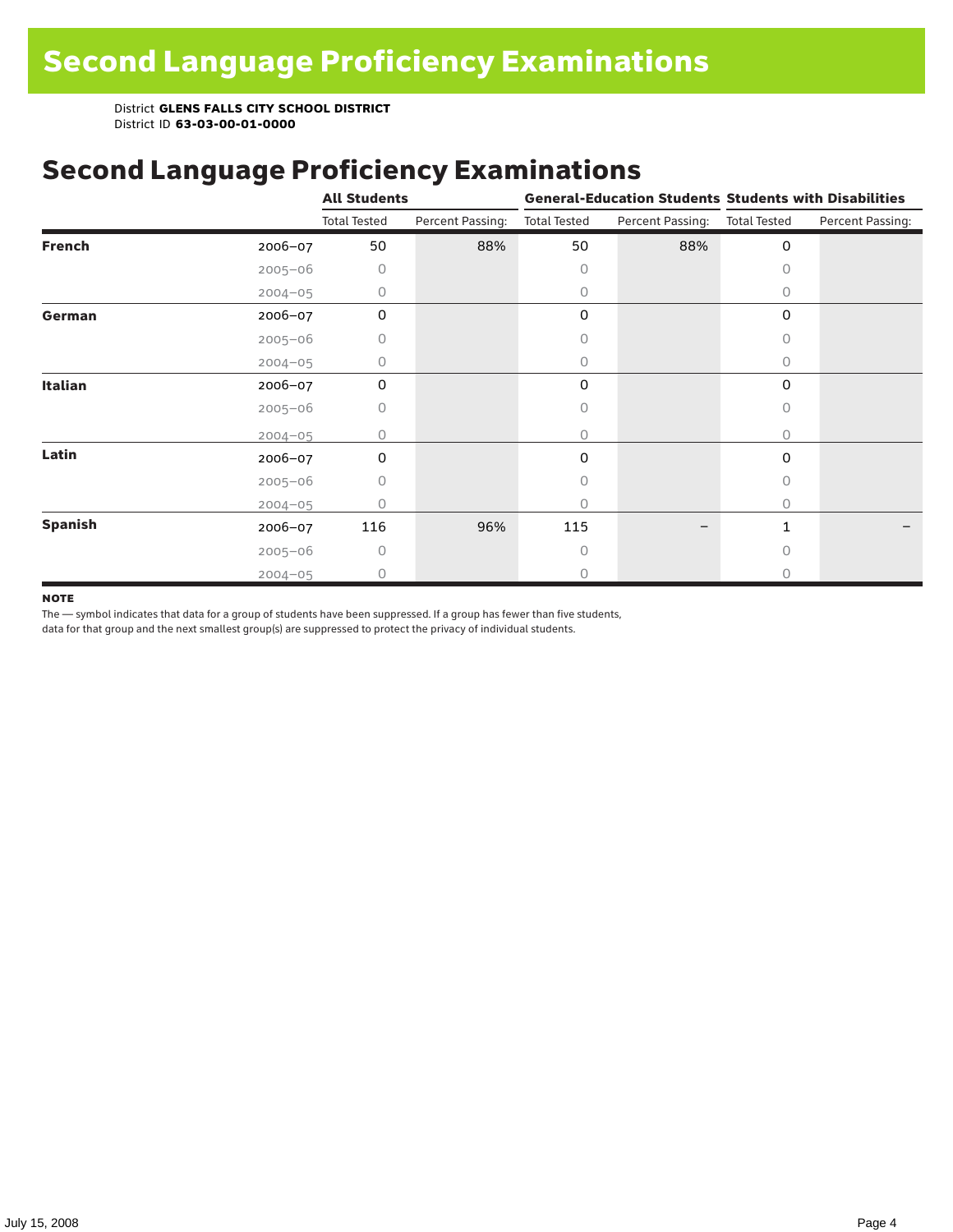### New York State English as a Second Language Achievement Test (NYSESLAT)

|                  |             |                | <b>All Students</b> |                                   |  | <b>General-Education Students</b> |                     |                                   |                     | <b>Students with Disabilities</b> |                          |              |  |                                   |  |       |
|------------------|-------------|----------------|---------------------|-----------------------------------|--|-----------------------------------|---------------------|-----------------------------------|---------------------|-----------------------------------|--------------------------|--------------|--|-----------------------------------|--|-------|
|                  |             | Total          |                     | Percent of students scoring       |  |                                   | Total               |                                   |                     | Percent of students scoring       |                          | Total        |  | Percent of students scoring       |  |       |
|                  |             |                |                     | Tested in each performance level: |  |                                   |                     | Tested in each performance level: |                     |                                   |                          |              |  | Tested in each performance level: |  |       |
|                  |             |                |                     | Begin. Interm. Adv.               |  | Prof.                             |                     |                                   | Begin. Interm. Adv. |                                   | Prof.                    |              |  | Begin. Interm. Adv.               |  | Prof. |
| <b>Listening</b> | 2006-07     | $\overline{2}$ |                     |                                   |  | $\overline{\phantom{0}}$          | $\mathbf{1}$        |                                   |                     |                                   | $\overline{\phantom{0}}$ | $\mathbf{1}$ |  |                                   |  |       |
| and Speaking     | $2005 - 06$ | $\mathbf{2}$   |                     |                                   |  |                                   | $\overline{2}$      |                                   |                     |                                   |                          | $\bigcirc$   |  |                                   |  |       |
| $(Grades K-1)$   | $2004 - 05$ | $\overline{2}$ |                     |                                   |  | $\overline{\phantom{0}}$          | $\overline{2}$      |                                   |                     |                                   |                          | 0            |  |                                   |  |       |
| <b>Reading</b>   | 2006-07     | $\overline{c}$ |                     |                                   |  | $\overline{\phantom{0}}$          | $\mathbf{1}$        |                                   |                     |                                   | $\overline{\phantom{0}}$ | $\mathbf 1$  |  |                                   |  |       |
| and Writing      | $2005 - 06$ | $\overline{2}$ |                     |                                   |  | $\overline{\phantom{0}}$          | $\overline{2}$      |                                   |                     |                                   |                          | $\circ$      |  |                                   |  |       |
| $(Grades K-1)$   | $2004 - 05$ | $\mathbf{2}$   |                     |                                   |  |                                   | $\overline{c}$      |                                   |                     |                                   |                          | 0            |  |                                   |  |       |
| <b>Listening</b> | 2006-07     | 0              |                     |                                   |  |                                   | 0                   |                                   |                     |                                   |                          | 0            |  |                                   |  |       |
| and Speaking     | $2005 - 06$ | $\bigcirc$     |                     |                                   |  |                                   | $\circ$             |                                   |                     |                                   |                          | $\circ$      |  |                                   |  |       |
| $(Grades 2-4)$   | $2004 - 05$ | $\bigcirc$     |                     |                                   |  |                                   | $\bigcirc$          |                                   |                     |                                   |                          | $\circ$      |  |                                   |  |       |
| <b>Reading</b>   | 2006-07     | 0              |                     |                                   |  |                                   | $\mathsf 0$         |                                   |                     |                                   |                          | $\mathbf 0$  |  |                                   |  |       |
| and Writing      | $2005 - 06$ | 0              |                     |                                   |  |                                   | $\circ$             |                                   |                     |                                   |                          | $\circ$      |  |                                   |  |       |
| $(Grades 2-4)$   | $2004 - 05$ | 0              |                     |                                   |  |                                   | $\circlearrowright$ |                                   |                     |                                   |                          | 0            |  |                                   |  |       |
| <b>Listening</b> | 2006-07     | 0              |                     |                                   |  |                                   | 0                   |                                   |                     |                                   |                          | 0            |  |                                   |  |       |
| and Speaking     | $2005 - 06$ | $\bigcirc$     |                     |                                   |  |                                   | $\circ$             |                                   |                     |                                   |                          | $\circ$      |  |                                   |  |       |
| $(Grades 5-6)$   | $2004 - 05$ | 0              |                     |                                   |  |                                   | $\circ$             |                                   |                     |                                   |                          | 0            |  |                                   |  |       |
| <b>Reading</b>   | 2006-07     | 0              |                     |                                   |  |                                   | 0                   |                                   |                     |                                   |                          | 0            |  |                                   |  |       |
| and Writing      | $2005 - 06$ | $\bigcirc$     |                     |                                   |  |                                   | $\circ$             |                                   |                     |                                   |                          | $\circ$      |  |                                   |  |       |
| $(Grades 5-6)$   | $2004 - 05$ | $\bigcirc$     |                     |                                   |  |                                   | $\bigcirc$          |                                   |                     |                                   |                          | 0            |  |                                   |  |       |
| <b>Listening</b> | 2006-07     | 0              |                     |                                   |  |                                   | $\mathbf 0$         |                                   |                     |                                   |                          | 0            |  |                                   |  |       |
| and Speaking     | $2005 - 06$ | $\bigcirc$     |                     |                                   |  |                                   | $\circ$             |                                   |                     |                                   |                          | $\circ$      |  |                                   |  |       |
| $(Grades 7-8)$   | $2004 - 05$ | 0              |                     |                                   |  |                                   | $\bigcirc$          |                                   |                     |                                   |                          | 0            |  |                                   |  |       |
| <b>Reading</b>   | 2006-07     | 0              |                     |                                   |  |                                   | $\mathbf 0$         |                                   |                     |                                   |                          | 0            |  |                                   |  |       |
| and Writing      | $2005 - 06$ | $\bigcirc$     |                     |                                   |  |                                   | $\circ$             |                                   |                     |                                   |                          | $\circ$      |  |                                   |  |       |
| $(Grades 7-8)$   | $2004 - 05$ | 0              |                     |                                   |  |                                   | $\circ$             |                                   |                     |                                   |                          | 0            |  |                                   |  |       |
| <b>Listening</b> | 2006-07     | 0              |                     |                                   |  |                                   | 0                   |                                   |                     |                                   |                          | 0            |  |                                   |  |       |
| and Speaking     | $2005 - 06$ | $\bigcirc$     |                     |                                   |  |                                   | $\circ$             |                                   |                     |                                   |                          | $\circ$      |  |                                   |  |       |
| $(Grades g-12)$  | $2004 - 05$ | $\bigcirc$     |                     |                                   |  |                                   | $\circ$             |                                   |                     |                                   |                          | $\circ$      |  |                                   |  |       |
| <b>Reading</b>   | 2006-07     | 0              |                     |                                   |  |                                   | $\mathsf{O}\xspace$ |                                   |                     |                                   |                          | 0            |  |                                   |  |       |
| and Writing      | $2005 - 06$ | 0              |                     |                                   |  |                                   | $\circ$             |                                   |                     |                                   |                          | $\circ$      |  |                                   |  |       |
| $(Grades g-12)$  | $2004 - 05$ | $\bigcirc$     |                     |                                   |  |                                   | $\bigcirc$          |                                   |                     |                                   |                          | 0            |  |                                   |  |       |

#### **NOTE**

The — symbol indicates that data for a group of students have been suppressed. If a group has fewer than five students,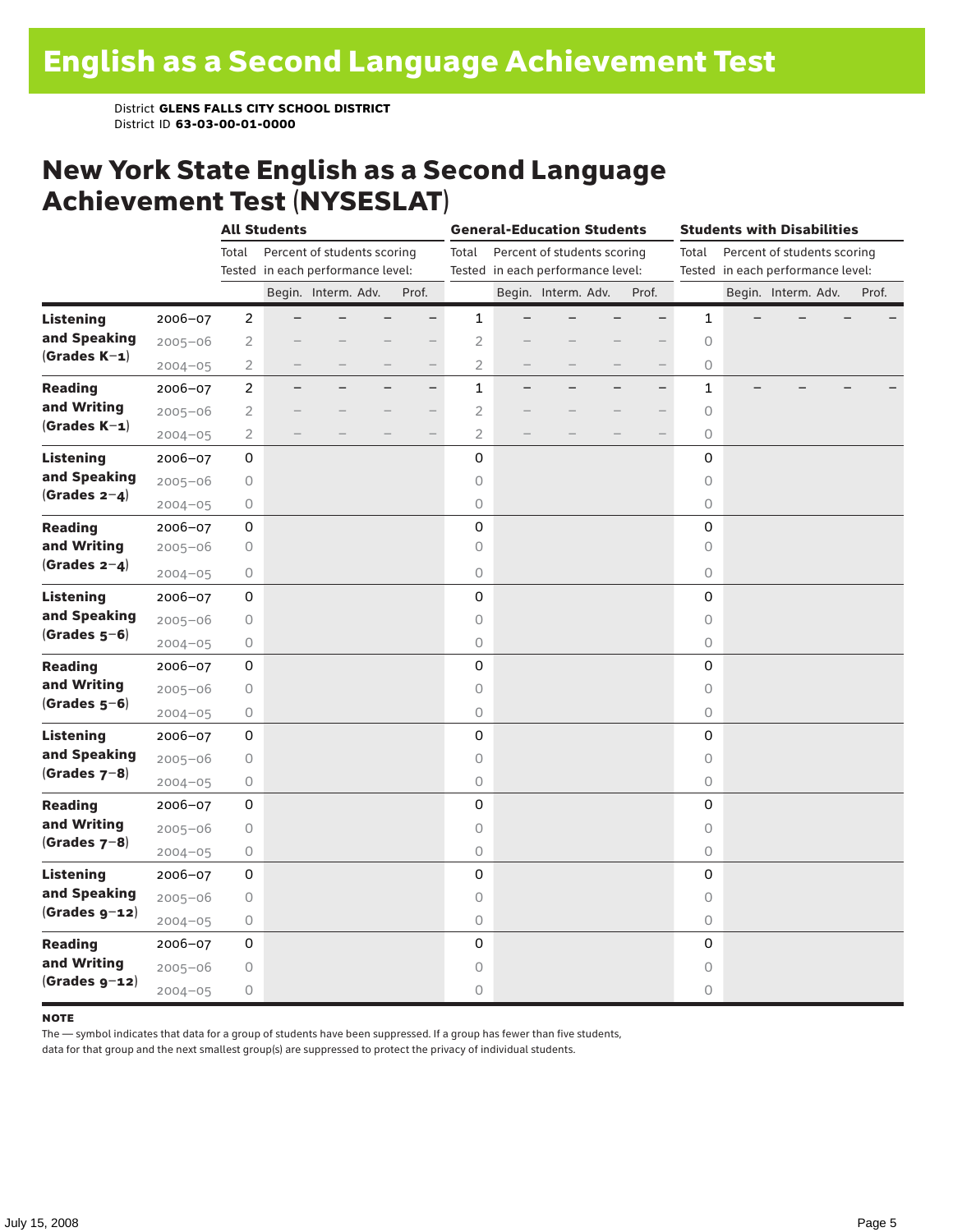## Elementary/Middle-Level Social Studies 2006–07

|                            |       | <b>All Students</b>                                |     |     |     |       | <b>General-Education Students</b>                  |     |     |     |       |                                                    |     | <b>Students with Disabilities</b> |                |
|----------------------------|-------|----------------------------------------------------|-----|-----|-----|-------|----------------------------------------------------|-----|-----|-----|-------|----------------------------------------------------|-----|-----------------------------------|----------------|
|                            | Total | Percentage of students<br>Tested scoring at level: |     |     |     | Total | Percentage of students<br>Tested scoring at level: |     |     |     | Total | Percentage of students<br>Tested scoring at level: |     |                                   |                |
|                            |       |                                                    |     |     | 4   |       |                                                    |     |     | 4   |       |                                                    | 2   | 3                                 | $\overline{4}$ |
| <b>Elementary</b><br>Level | 170   | 5%                                                 | 4%  | 58% | 34% | 142   | 0%                                                 | 2%  | 58% | 40% | 28    | 29%                                                | 11% | 57%                               | 4%             |
| <b>Middle Level</b>        | 205   | 2%                                                 | 31% | 50% | 17% | 173   | 0%                                                 | 25% | 55% | 20% | 32    | 13%                                                | 59% | 25%                               | 3%             |

#### 2003 Total Cohort Performance on Regents Exams After Four Years

| <b>All Students</b>                    |                        |           | <b>General-Education Students</b>  |              |  |                                                        | <b>Students with Disabilities</b> |     |              |  |                                                               |           |     |              |  |
|----------------------------------------|------------------------|-----------|------------------------------------|--------------|--|--------------------------------------------------------|-----------------------------------|-----|--------------|--|---------------------------------------------------------------|-----------|-----|--------------|--|
|                                        | Cohort<br>$\circ$<br>屲 |           | Percentage of<br>students scoring: |              |  | Cohort<br>Percentage of<br>ō<br>멷<br>students scoring: |                                   |     |              |  | Cohort<br>$=$<br>Percentage of<br>5<br>문<br>students scoring: |           |     |              |  |
|                                        |                        | $55 - 64$ |                                    | 65-84 85-100 |  |                                                        | $55 - 64$                         |     | 65-84 85-100 |  |                                                               | $55 - 64$ |     | 65-84 85-100 |  |
| <b>Global History</b><br>and Geography | 244                    | 6%        | 41%                                | 33%          |  | 215                                                    | 4%                                | 44% | 37%          |  | 29                                                            | 21%       | 21% | 3%           |  |
| <b>U.S. History</b><br>and Government  | 244                    | 5%        | 25%                                | 46%          |  | 215                                                    | 5%                                | 26% | 51%          |  | 29                                                            | 7%        | 24% | 10%          |  |
| <b>Science</b>                         | 244                    | 3%        | 44%                                | 36%          |  | 215                                                    | 3%                                | 46% | 40%          |  | 29                                                            | 3%        | 34% | 10%          |  |

## New York State Alternate Assessments (NYSAA) 2006–07

|                         | <b>All Students</b> |                                                |               |   |   |  |  |  |  |
|-------------------------|---------------------|------------------------------------------------|---------------|---|---|--|--|--|--|
|                         | Total               | Number of students scoring<br>Tested at Level: |               |   |   |  |  |  |  |
|                         |                     | 1                                              | $\mathcal{P}$ | 3 | Δ |  |  |  |  |
| <b>Elementary Level</b> |                     |                                                |               |   |   |  |  |  |  |
| Social Studies          | 0                   |                                                |               |   |   |  |  |  |  |
| <b>Middle Level</b>     |                     |                                                |               |   |   |  |  |  |  |
| <b>Social Studies</b>   | 0                   |                                                |               |   |   |  |  |  |  |
| <b>Secondary Level</b>  |                     |                                                |               |   |   |  |  |  |  |
| English Language Arts   | 4                   |                                                |               |   |   |  |  |  |  |
| <b>Mathematics</b>      | 5                   | O                                              | $\mathcal{P}$ | U | ٦ |  |  |  |  |
| Social Studies          | 5                   | O                                              | 1             | O | 4 |  |  |  |  |
| Science                 | 5                   | U                                              | 1             | 1 | 3 |  |  |  |  |
|                         |                     |                                                |               |   |   |  |  |  |  |

The New York State Alternate Assessment (NYSAA) is for students with severe cognitive disabilities. Results for students taking the NYSAA in English language arts, mathematics, and science at the elementary and middle levels are available in the *Accountability and Overview Report* part of *The New York State Report Card*.

#### **NOTE**

The — symbol indicates that data for a group of students have been suppressed. If a group has fewer than five students, data for that group and the next smallest group(s) are suppressed to protect the privacy of individual students.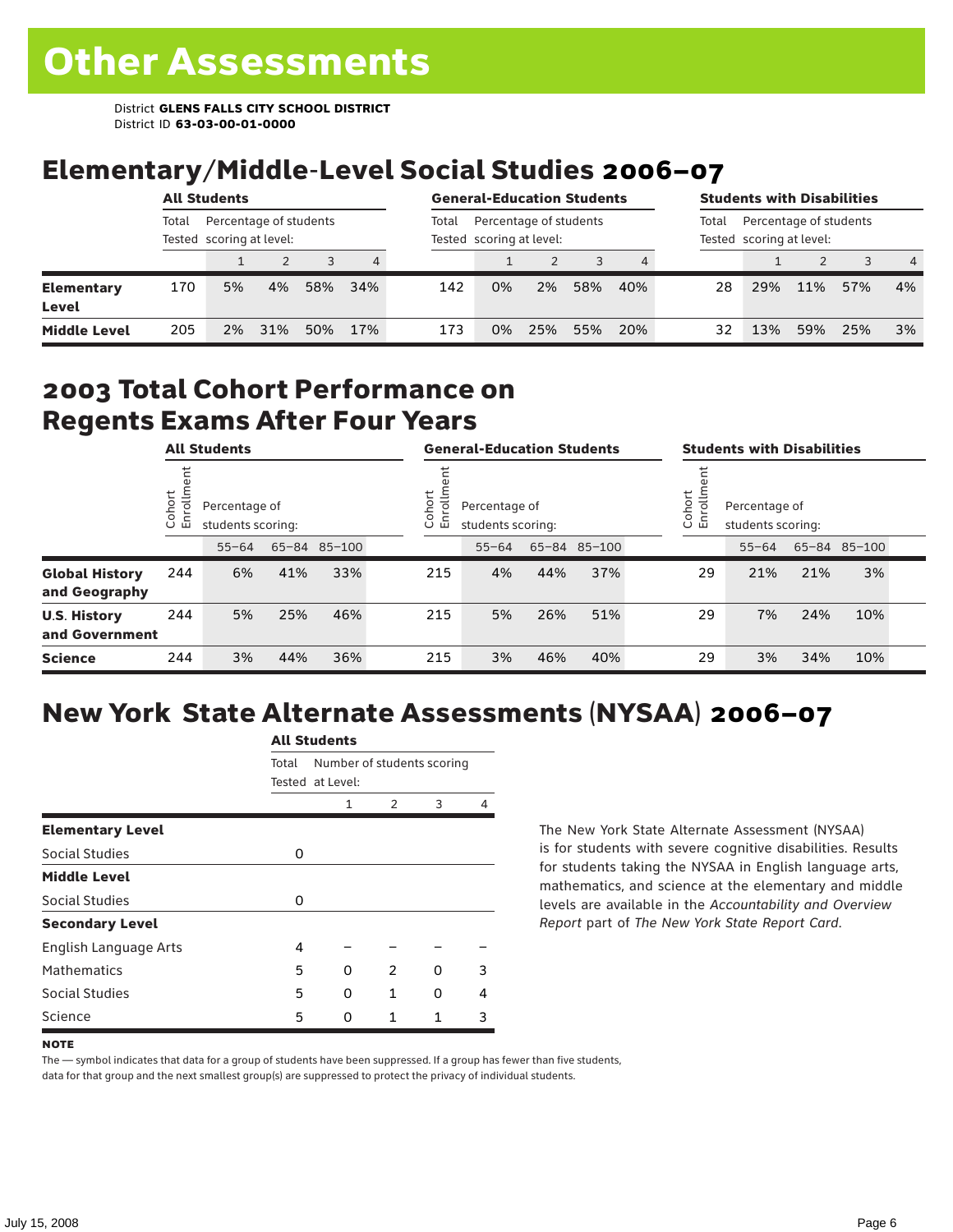# High School Completers

|                                    |             | <b>All Students</b>   |                            |                       | <b>General-Education Students</b> | <b>Students with Disabilities</b> |                            |  |
|------------------------------------|-------------|-----------------------|----------------------------|-----------------------|-----------------------------------|-----------------------------------|----------------------------|--|
|                                    |             | Number<br>of Students | Percentage<br>of Graduates | Number<br>of Students | Percentage<br>of Graduates        | Number<br>of Students             | Percentage<br>of Graduates |  |
| <b>Total Graduates</b>             | $2006 - 07$ | 192                   |                            | 178                   |                                   | 14                                |                            |  |
|                                    | $2005 - 06$ | 176                   |                            | 167                   |                                   | 9                                 |                            |  |
|                                    | $2004 - 05$ | 160                   |                            | 153                   |                                   | 7                                 |                            |  |
| <b>Receiving a Regents Diploma</b> | $2006 - 07$ | 163                   | 85%                        | 159                   | 89%                               | 4                                 | 29%                        |  |
|                                    | $2005 - 06$ | 154                   | 88%                        | 146                   | 87%                               | 8                                 | 89%                        |  |
|                                    | $2004 - 05$ | 142                   | 89%                        | 140                   | 92%                               | 2                                 | 29%                        |  |
| <b>Receiving a Regents Diploma</b> | $2006 - 07$ | 97                    | 51%                        | 95                    | 53%                               | $\overline{2}$                    | 14%                        |  |
| with Advanced Designation          | $2005 - 06$ | 84                    | 48%                        | 83                    | 50%                               | 1                                 | 11%                        |  |
|                                    | $2004 - 05$ | 72                    | 45%                        | 72                    | 47%                               | 0                                 |                            |  |
| <b>Receiving an</b>                | $2006 - 07$ | 10                    | N/A                        | 0                     |                                   | 10                                | N/A                        |  |
| <b>Individualized Education</b>    | $2005 - 06$ | 5                     | N/A                        | 0                     |                                   | 5                                 | N/A                        |  |
| Program (IEP) Diploma              | $2004 - 05$ | $\overline{9}$        | N/A                        | 0                     |                                   | 9                                 | N/A                        |  |

NOTE Students receiving Regents diplomas and Regents diplomas with advanced designation are considered graduates; recipients of IEP diplomas are not.

# High School Noncompleters

|                              |             | <b>All Students</b>   |                           |                       | <b>General-Education Students</b> | <b>Students with Disabilities</b> |                           |  |  |
|------------------------------|-------------|-----------------------|---------------------------|-----------------------|-----------------------------------|-----------------------------------|---------------------------|--|--|
|                              |             | Number<br>of Students | Percentage<br>of Students | Number<br>of Students | Percentage<br>of Students         | Number<br>of Students             | Percentage<br>of Students |  |  |
| <b>Dropped Out</b>           | 2006-07     | 23                    | 2%                        | 19                    | 2%                                | 4                                 | 2%                        |  |  |
|                              | $2005 - 06$ | 8                     | $1\%$                     | 7                     | $1\%$                             | 1                                 | 2%                        |  |  |
|                              | $2004 - 05$ | 13                    | $1\%$                     | 11                    | $1\%$                             | 2                                 | 3%                        |  |  |
| <b>Entered Approved High</b> | 2006-07     | 35                    | 3%                        | 25                    | 3%                                | 10                                | 6%                        |  |  |
| <b>School Equivalency</b>    | $2005 - 06$ | 6                     | $1\%$                     | 5                     | $1\%$                             | 1                                 | 2%                        |  |  |
| <b>Preparation Program</b>   | $2004 - 05$ | 15                    | 2%                        | 11                    | $1\%$                             | 4                                 | 5%                        |  |  |
| <b>Total Noncompleters</b>   | 2006-07     | 58                    | 5%                        | 44                    | 5%                                | 14                                | 8%                        |  |  |
|                              | $2005 - 06$ | 14                    | 2%                        | 12                    | $1\%$                             | 2                                 | 4%                        |  |  |
|                              | $2004 - 05$ | 28                    | 3%                        | 22                    | 3%                                | 6                                 | 8%                        |  |  |

# Post-secondary Plans of 2006–07 Graduates

|                                | <b>All Students</b>   |                           |                       | <b>General-Education Students</b> | <b>Students with Disabilities</b> |                           |  |
|--------------------------------|-----------------------|---------------------------|-----------------------|-----------------------------------|-----------------------------------|---------------------------|--|
|                                | Number<br>of Students | Percentage<br>of Students | Number<br>of Students | Percentage<br>of Students         | Number<br>of Students             | Percentage<br>of Students |  |
| To 4-year College              | 92                    | 45%                       | 90                    | 51%                               |                                   | 8%                        |  |
| To 2-year College              | 65                    | 32%                       | 60                    | 34%                               | 5                                 | 19%                       |  |
| <b>To Other Post-secondary</b> | 3                     | 1%                        | 3                     | 2%                                | 0                                 |                           |  |
| <b>To the Military</b>         |                       | 3%                        | 4                     | 2%                                |                                   | 12%                       |  |
| <b>To Employment</b>           | 24                    | 12%                       | 14                    | 8%                                | 10                                | 38%                       |  |
| <b>To Adult Services</b>       | 2                     | 1%                        | 0                     |                                   |                                   | 8%                        |  |
| <b>To Other Known Plans</b>    |                       | 3%                        | 6                     | 3%                                |                                   | 4%                        |  |
| <b>Plan Unknown</b>            |                       | 2%                        |                       | 1%                                |                                   | 12%                       |  |